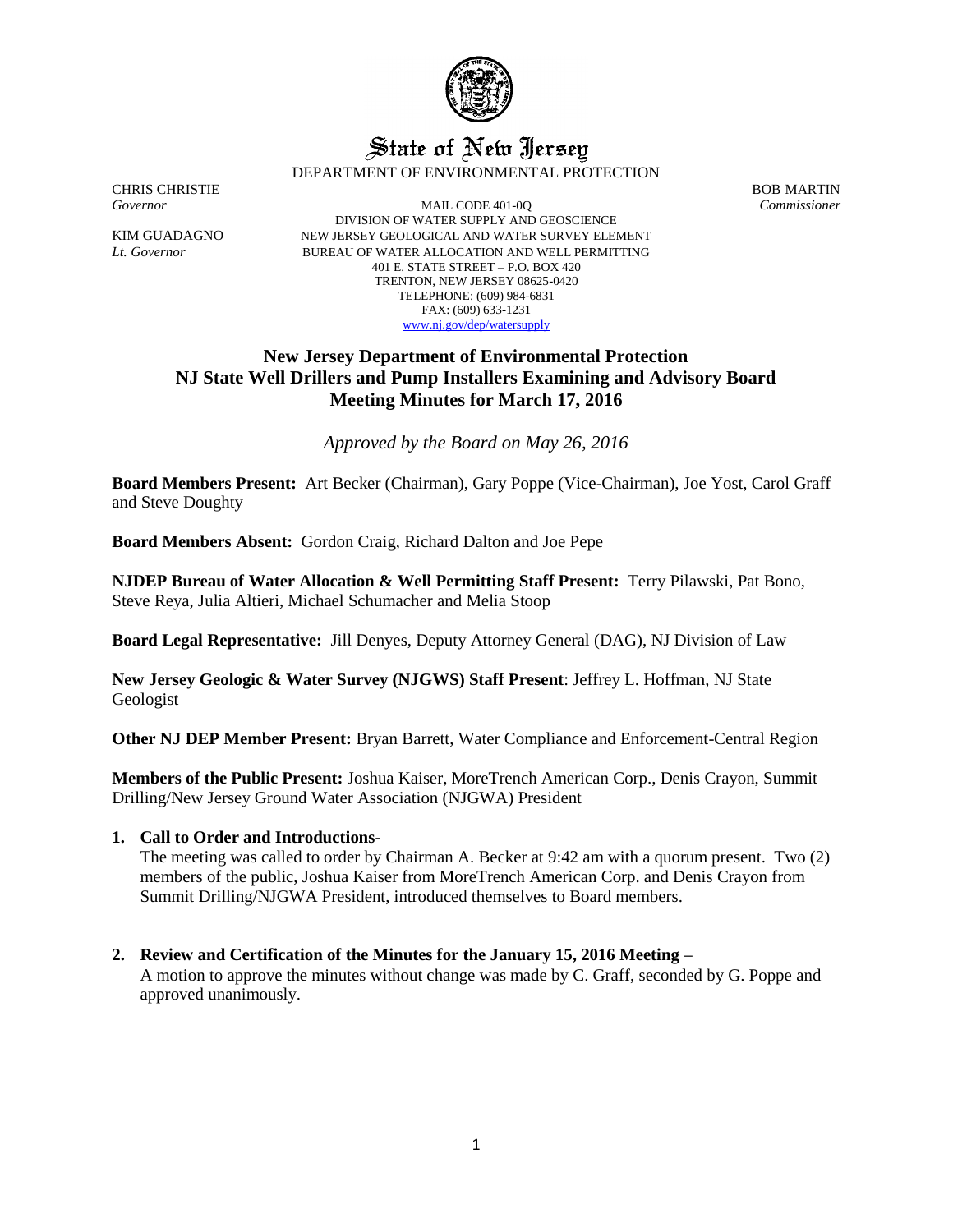### **3. Review and Certification of Exam Applicants for the April 6, 2016 Master Well Driller, Journeyman, Journeyman B, Monitoring Well Driller, Soil Borer and Pump Installers Exams –**

**Master Well Driller**– A motion to approve the one (1) listed exam applicant was made by G. Poppe, seconded by J. Yost and approved unanimously.

**Journeyman -** A motion to approve all listed exam applicants (five (5) approved) was made by J. Yost, seconded by S. Doughty and approved unanimously.

**Journeyman B** – A motion to approve the one (1) listed exam applicant was made by Gary Poppe, seconded by C. Graff and approved unanimously.

**Special request by an applicant to sit for the Monitoring and Soil Borer Exam Applicant-**S. Reya provided Board members with a February 29, 2016 letter from an applicant from Summit Drilling, Mr. Oscar Soto-Argueta. His letter notes that he graduated high school in Guatemala and further states that "upon completion of High School I enlisted in the Guatemalan Army, where I faithfully served my country. A time came when it was no longer safe for my family or me to stay in the country, and we were forced to flee Guatemala with nothing and immigrated to the United States. We were unable to retain any documentation from Guatemala. Unfortunately, I am unable to provide a copy of my High School Diploma, as requested in the application, as it is impossible to obtain one from Guatemala."

Mr. Soto-Argueta meets all experience requirements specified in the regulations, said S. Reya. The only requirement Mr. Soto-Argueta cannot meet is providing evidence that he obtained his high school diploma or GED. This is not a case in which the applicant did not receive his diploma/GED, but one in which he is unable to document the fact that he received it. J. Denyes noted that the well rules, N.J.A.C. 7:9D, stipulate that one must possess a high school diploma or GED, however, they do not provide criteria by which the applicant must demonstrate that he or she has obtained one. Therefore, she said it was up to the Board's discretion to determine what additional information, if any, the applicant must provide since it does not seem likely that he will be able to provide the actual diploma or transcript. She also stated that in addition to any further information the Board requests from the applicant, they may also choose to have him submit a signed and notarized affidavit attesting to the truthfulness of the information he provides. Board members discussed the potential precedent that they would be setting by allowing him to sit for the test without the diploma. The Board reached the consensus that the applicant's letter did not contain enough specific information for them to approve him to sit for the test. It was further noted that the draft regulations, if adopted as currently written, will eliminate the requirement to provide a high school diploma or GED.

Members asked that Bureau of Water Allocation and Well Permitting (Bureau) staff send Mr. Soto-Argueta a letter requesting further information for review and consideration of his application and letter for the June 8, 2016 exam. Specifically, the letter will request further information on the following: the name and location of the high school, dates attended, any documentation from secondary schools, immigration paperwork, attempts made to locate documentation.

**Monitoring**  $-$  A motion to approve all listed exam applicants (ten  $(10)$  approved), with the exception of Mr. Oscar Soto-Argueta, was made by S. Doughty, seconded by G. Poppe and approved unanimously.

**Soil Borer** – A motion to approve all listed exam applicants (ten (10) approved), excluding Mr. Oscar Soto-Argueta, was made by G. Poppe, seconded by J. Yost and approved unanimously. **Pump Installer** – A motion to approve all listed exam applicants (three (3) approved) was made by S. Doughty, seconded by J. Yost and approved unanimously.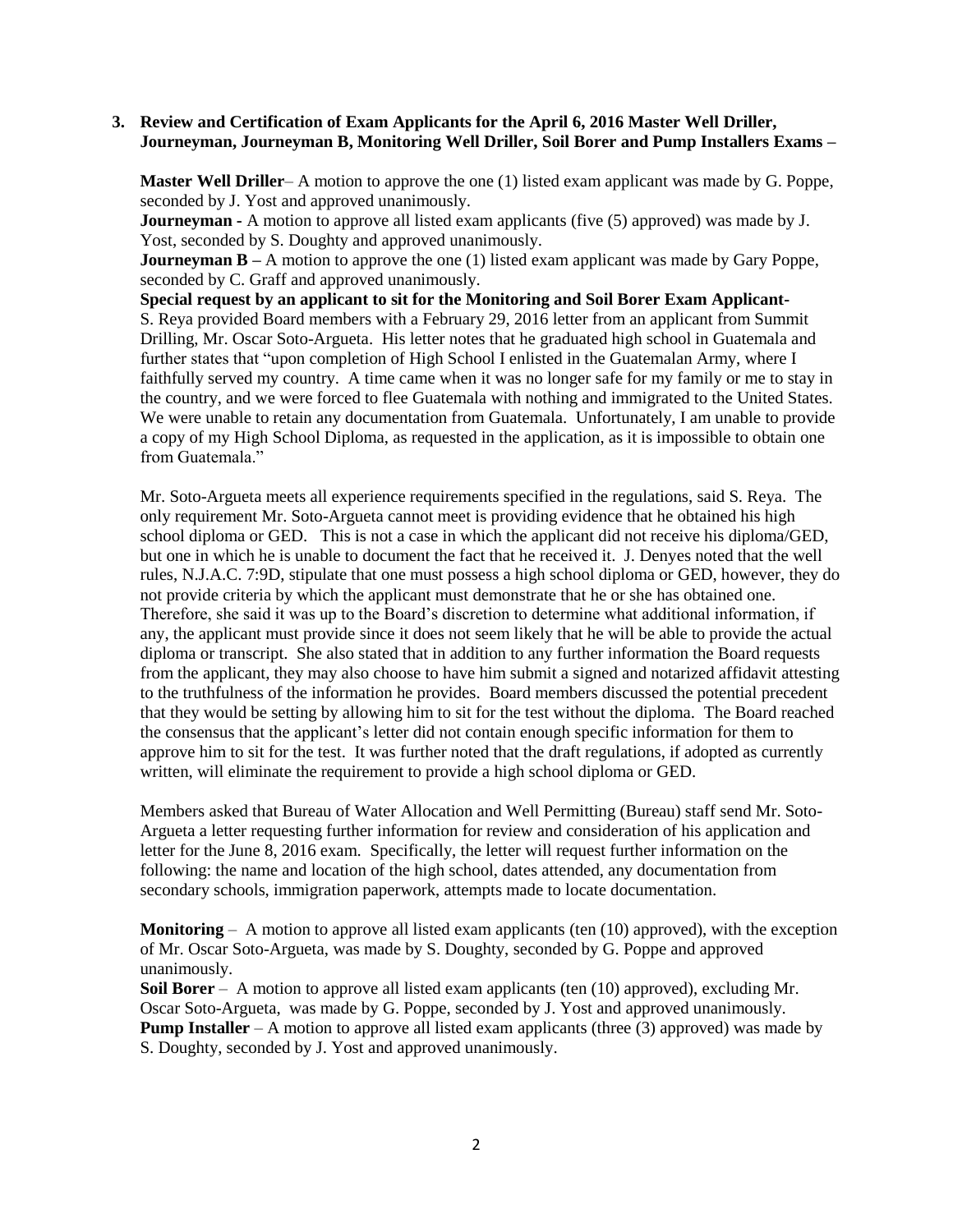**4. Dewatering Well Driller Exam** - An email received from Mr. Joshua D. Kaiser; Project Engineer and licensed well driller for MoreTrench, requested clarification on the Dewatering exam on behalf of his co-worker, Edward Stec, who has been the only candidate to take the Dewatering Well Driller exam within the last fifteen years or so. In assisting Mr. Stec in preparing for the exam, Mr. Kaiser was made aware that a few questions pertained to pump installation and electrical theory regarding well pumps. Mr. Kaiser, raised the concern regarding a discrepancy between what the holder of a dewater license is authorized to do and the relevancy of questions that do not appear to be consistent with that authority. Specially, he noted that in reading the relevant well rules at, N.J.A.C. 7:9D-1.7(a)4, the authority to "install or replace well pumping equipment, connecting lines and appurtenances" is not listed within the scope of the Dewatering Well driller licensee. Descriptions for other licenses, such as the Master, Journeyman and Journeyman Class B, clearly state the license holder can perform this work. He respectfully questioned the validity of such questions on the dewatering license test and suggested that, if a licensee cannot perform certain activities, he or she should not be questioned on them on the exam. Conversely, if it is understood that Dewatering well drillers are installing pumping systems (likely only temporary pumping systems), the draft regulations should incorporate language that clarifies what activities related to pump installation and maintenance are acceptable under the jurisdiction of a Pump Installer. Chairman A. Becker responded that the concern is valid and that the Board appreciates it being brought to their attention. Due to time constraints at today's meeting, however, the Board will have to review this exam at their May  $26<sup>th</sup>$ meeting. This may result in alterations to the exam and/or suggested revisions to the draft well rules.

#### **5. Water Allocation & Well Permitting Enforcement and Field Work Activities –**

A summary of Well Permitting Program's enforcement and field activities over the past two months was presented by Julia Altieri.

## **A) Enforcement Meeting with Master Well Driller and Drilling Contractor to Resolve Unsettled Violations-**

On March 8, 2016 Bureau and Central Compliance and Enforcement representatives met with a Master well driller and representatives from a Maryland based drilling company. The meeting was called by the Department to discuss the details of four (4) formal enforcement documents (Administrative Order and Notice of Civil Administrative Penalty Assessments (AONOCAPAs)) with orders to decommission approximately 17 wells suspected of improper construction and other violations to the well construction regulations. Both the driller and the drilling company had ignored earlier notices to address the identified problems and inconsistencies. The meeting was conducted as a last chance for the driller and the associated company to attempt to resolves these serious well construction violations. At the meeting, the driller and company were offered the opportunity to provide additional information to address these violations by Friday, March 11, 2016. To date, the section has not received any additional information from the driller or the companies involved. Further enforcement action is anticipated at this time.

### **B) Outstanding Well Records-**

The Department has stepped up its effort to contact various well drilling companies for failure to submit outstanding well records owed to the Bureau from the years 2000 to 2015. So far, 15 different drilling companies have been contacted this year and several companies have already complied with the requirements to submit outstanding records. The section will continue to send letters in the future, targeting those companies that owe a substantial number of well records.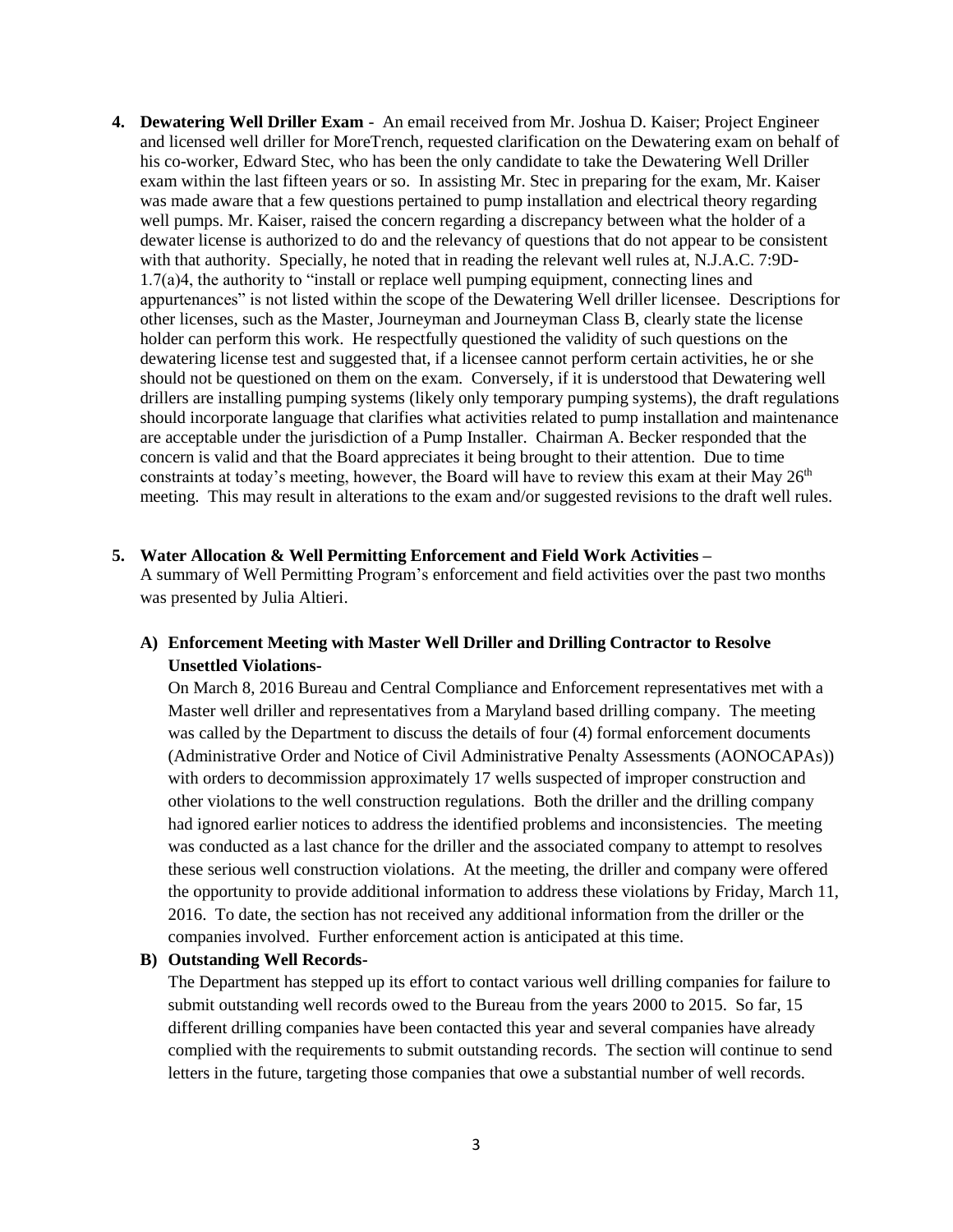#### C) **Field Work-**

Well Permitting Section staff performed 15 field inspections during the past 8 weeks. Staff conducted various random compliance field checks of abandoned wells in landfills, potable well pump installation, sonic monitor well drilling, large public supply well construction and wells in the process of being decommissioning. No non-compliance issues resulted from these activities.

**D) Coordination with Compliance & Enforcement-**Bryan Barrett reported that work continues behind the scenes to further develop the Well Permitting Section's capability to manage future and current enforcement issues in the Department's NJEMS database. Checklists and other supporting information are being loaded into the system and worked on as staff resources permit.

#### **6. Bureau Updates: Terry Pilawski-**

Bureau of Water Allocation & Well Permitting Chief, Terry Pilawski announced that Jeremy Wick has been hired as a full time employee with the Well Permitting Section effective March  $21^{st}$ ,  $2016$ after a couple of years working as a part-time/hourly employee. He will continue to review well permits, records and decommissioning reports along with assisting in the administration of the licensing and exam program for well drillers and pump installers.

T. Pilawski also noted that with the upcoming expiration of the Permit Extension Act (PEA), the Bureau will now be able to run reports to determine exactly how many records are owed by each drilling company. Under the PEA, all well permits were technically still viable until PEA's termination date; the problem was compounded by repeated extensions of that date. All PEA extensions for well permits will expire July 1, 2016.

**7. Status of the Well Rule Change-** On Monday, March 14, 2016 Art Becker, Jeff Hoffman, Denis Crayon and John Robbins from NJGWA, Paul Bent from Pathways Government Relation and Assistant Commissioner Dan Kennedy met with the Department's legal advisor, Ray Cantor, to discuss the revisions to the well rules, N.J.A.C. 7:9D. The purpose of the meeting was to determine the reason the drafted revisions have not yet been finalized by the Department and forwarded to the Governor's office. Both Denis Crayon and A. Becker expressed frustration with the fact that the draft was written several years ago and has yet to make it through the Department's legal review process due to other rules which have taken priority within the Department. Board members questioned how other rules could be deemed to have a high concern when the well rules are enacted to protect the quality of the state's groundwater and thus human health. D. Crayon stated that one of the important and beneficial changes proposed in the new regulations is the implementation of a continuing education program for licensed drillers and pump installers. He noted that funding the continuing education program was the Department's primary reason stated in the 2007 re-adoption and amendments of the rules for increasing the licensing and permit fees. Although the fees increased, this program was never implemented by the Department in keeping with N.J.S.A. 58:12A et seq. Mr. Cantor told those present at the meeting that he would have his staff review the draft regulations to N.J.A.C. 7:9D. Mr. Crayon intends to follow up on this matter with him periodically to track the progress on the review.